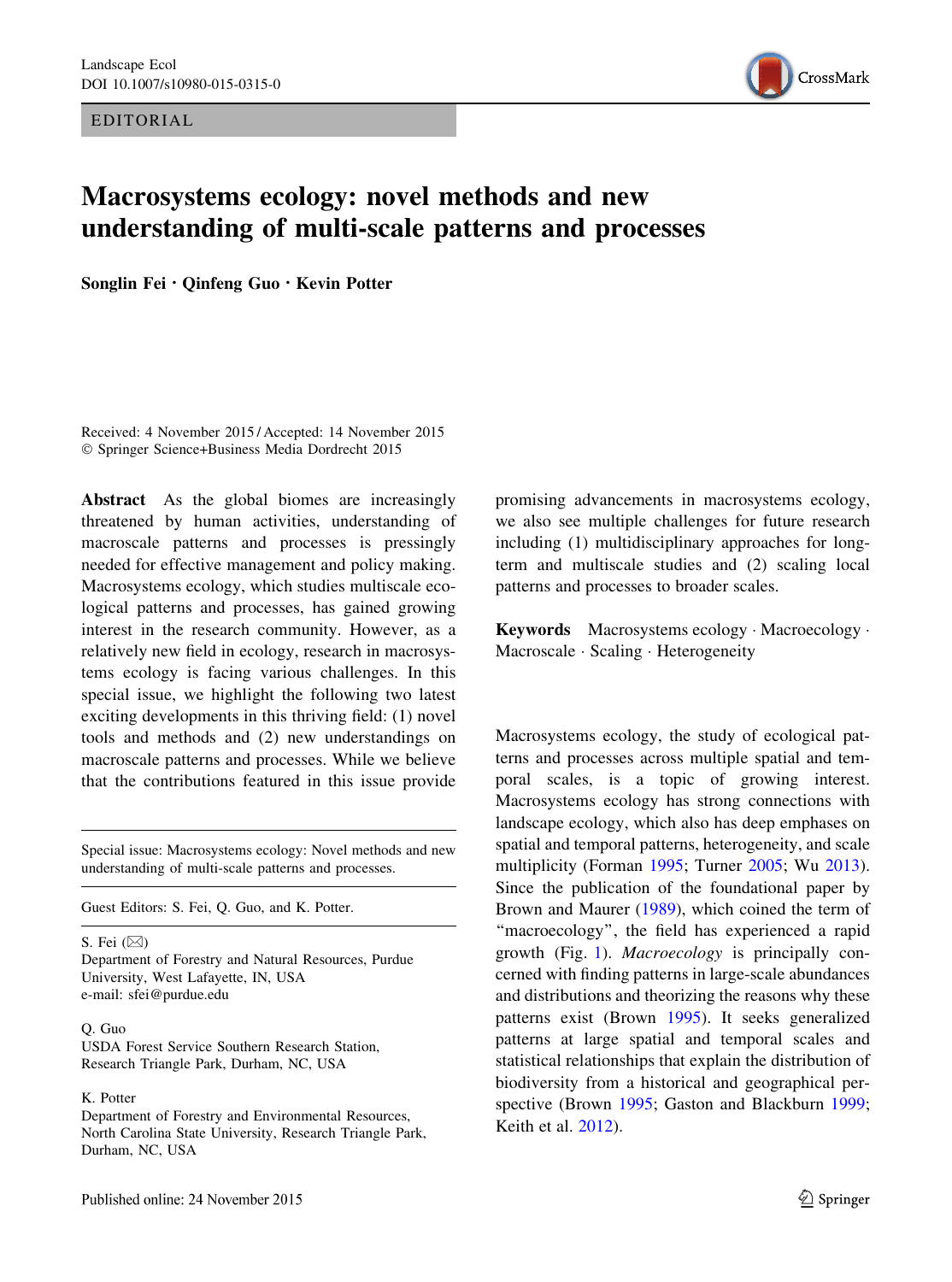<span id="page-1-0"></span>

Fig. 1 The development and focus of macrosystems ecology based on articles in the ISI Web of Science database (webofknowledge.com) with keywords of macroecology, macrosystems biology, or macrosystems ecology. The red line indicates the number of articles published each year; the word cloud (produced in Wordle.net) indicates the frequency of words used in the article titles (larger font size is proportional to appearance frequency); the number at the bottom indicates

Macrosystems ecology expands upon macroecology by studying not only the large scale patterns, but also the interactions and feedbacks across scales. More importantly, it emphasizes the relationships among three critical multi-thematic components: (1) geophysical processes, (2) biological processes, and (3) socio-cultural processes (Heffernan et al. [2014](#page-4-0)). However, as highlighted by Beck et al. [\(2012](#page-4-0)) and mirrored by our word-cloud (Fig. 1), the predominant research in macrosystems ecology is still speciescentric and pattern-oriented. This pattern is likely due to the paucity of data, especially at regional and continental scales (Soranno and Schimel [2014\)](#page-5-0), and to methodological challenges (Levy et al. [2014](#page-5-0)).

As the global biomes are increasingly threatened by invasive species, climate change, and land use change, understanding of macroscale patterns and processes is pressingly needed for effective management and policy making. In 2010, the U.S. National Science Foundation initiated a MacroSystems Biology program, which funded many macrosystems ecology projects (Gholz and Blood [2015\)](#page-4-0), as well as inspired growing interest in the research community. Since

important events in the development of the field: 1 Brown and Maurer ([1989\)](#page-4-0) paper in Science, 2 Brown [\(1995](#page-4-0)) macroecology book, 3 Blackburn and Gaston [\(2003](#page-4-0)) macroecology book, 4 initiation of the Macrosystems Biology program by U.S. National Science Foundation in 2010, 5 macrosystems ecology special issue edited by Soranno and Schimel  $(2014)$  $(2014)$  $(2014)$ , and 6 this special issue

then, various novel methods have been developed and new understandings of macroscale patterns and processes have been gained. In this special issue, we highlight some of the latest developments in this thriving field.

### Novel tools and methods

To enhance our understanding of how variations in fine-scale characteristics and interactions relate to broad-scale spatial and temporal patterns and processes, there is a clear need to obtain data from finegrained experimental and/or observational studies across a broad range of scales. For plant species, especially trees, many electronic databases of finescale occurrence/abundance data have been established, such as the National Forest Inventory database across multiple European countries and the Forest Inventory and Analysis database in the U.S. However, such fine-scale data are relatively sparse for animals.

To address data related challenges in macrosystem studies, (Bridge et al. [2015](#page-4-0)) offer an innovative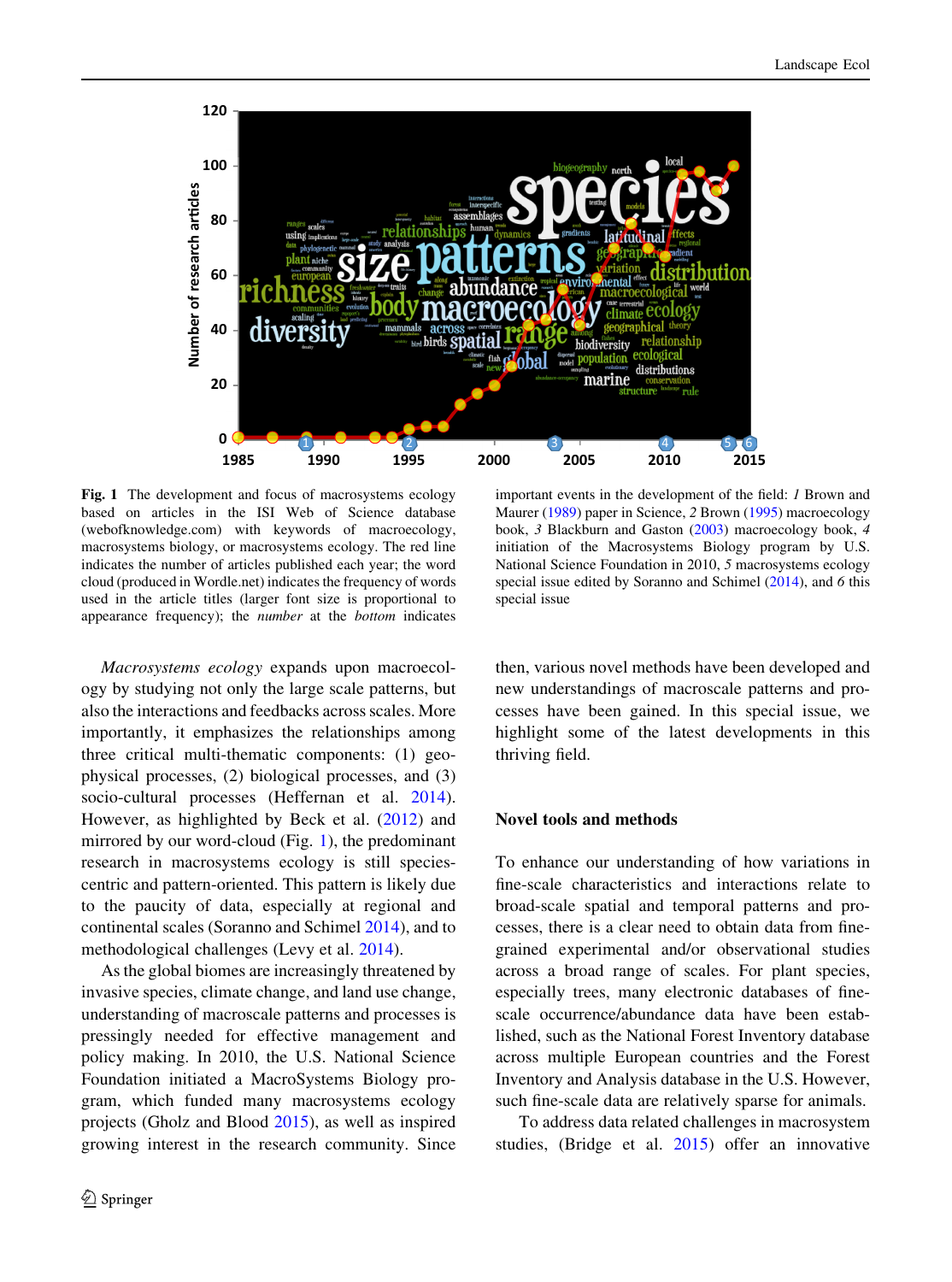approach using weather surveillance radar (WSR) to monitor (and to quantify) roosts of a wildlife species, the purple martin, at a regional scale. They also described specific features encountered at visited roost sites where exact coordinates were verified. Another approach is the use of citizen science, which has become a popular tool for macroecology studies in recent years. Work by McShea et al. ([2015\)](#page-5-0) is among the first that uses volunteers for the purpose of distributing camera traps and analyzing data submitted from those traps as an effective approach to wildlife monitoring at large scales. Their newly developed eMammal software program facilitates the utilization of citizen scientists in the streamlined collection and processing of a huge volume of photos and identification of mammals captured by remote cameras at the landscape to regional scales. Due to data availability, most studies on macroscale patterns are based on occurrence data, and not on abundance data. Bradley [\(2015](#page-4-0)) evaluated the ability of presence-only species distribution models to predict ranked abundance values. The study suggests that low-cost species occurrence data can be scaled up using climatic suitability niches to help describe macroscale patterns of abundance. Given the potential for using low-cost data to predict macroscale patterns of abundance, and the increased recent interest in abundance modelling, this work could have broader applications.

An important step toward the understanding of macroscale patterns and processes is the assessment, visualization and communication of the vast data involved in most macrosystems ecology studies. The representativeness and completeness (RAC) index developed by Fei and Yu [\(2015\)](#page-4-0) provides a modelindependent assessment of data acceptability in species distribution models (SDMs), which are commonly used in macrosystems studies. The authors used a virtual species with different spatial clustering in a two dimensional environmental space (namely, precipitation and temperature). They found that RAC thresholds existed in determining the quality of occurrence data and recommended a RAC threshold value of 0.4 to ensure the accuracy of SDMs. The article provides great promise for designing effective field campaigns in capturing fine-scale data. Potter et al. ([2015\)](#page-5-0) developed a simple but useful tool for macroecological research and communication. Specifically, they presented a novel solution to a vexing problem in ecological monitoring by offering a

scalable analytical framework to assess a variety of ecological metrics. Their approach allows effective display and analysis of fine-scale ecological data collected at large geographic scales to address macroscale ecological/management questions.

The topic of scale and heterogeneity is at the forefront of macrosystems ecology research, and there is a pressing need to develop methods that can model heterogeneity across scales. The study by Dixon Hamil et al. [\(2015](#page-4-0)) makes a novel contribution to macrosystems ecology by introducing a statistical technique in the form of mixed effect models for capturing heterogeneity across scales. Their proposed approach is advantageous because it is not always necessary to know the influential explanatory variables that cause spatial heterogeneity, and therefore the method requires no additional data to assess spatial heterogeneity. In addition, this approach can be applied to data having various distribution types and is easily executable using multiple statistical packages.

# Macroscale patterns and processes

With the application of new methods and existing approaches in novel ways, several papers in this issue describe recent projects across a range of ecological fields, from species invasion and urban ecology to hydrology and climate change. These studies demonstrate the power and utility of macrosystem ecological approaches and tools to inform environmental policy and to improve our understanding of environmental dynamics across large areas.

These regions can span continents or even the entire globe. Riitters et al. ([2015\)](#page-5-0), for example, quantified the global net loss of forest area between 2000 and 2012. During that period, global forest area decreased 3.2 percent, but the amount of forest interior area declined by 9.9 %. These loss rates were consistent across most of the world, and demonstrate a widespread shift toward higher fragmentation of the world's remaining forests. Hall et al. ([2015\)](#page-4-0), meanwhile, applied finescale micrometeorogical data from representative sites across the United States in a novel exploration of continental-scale climatic patterns within common urban microenvironments. Specifically, they tested the urban homogenization hypothesis, which posits that ecological structure and function within urban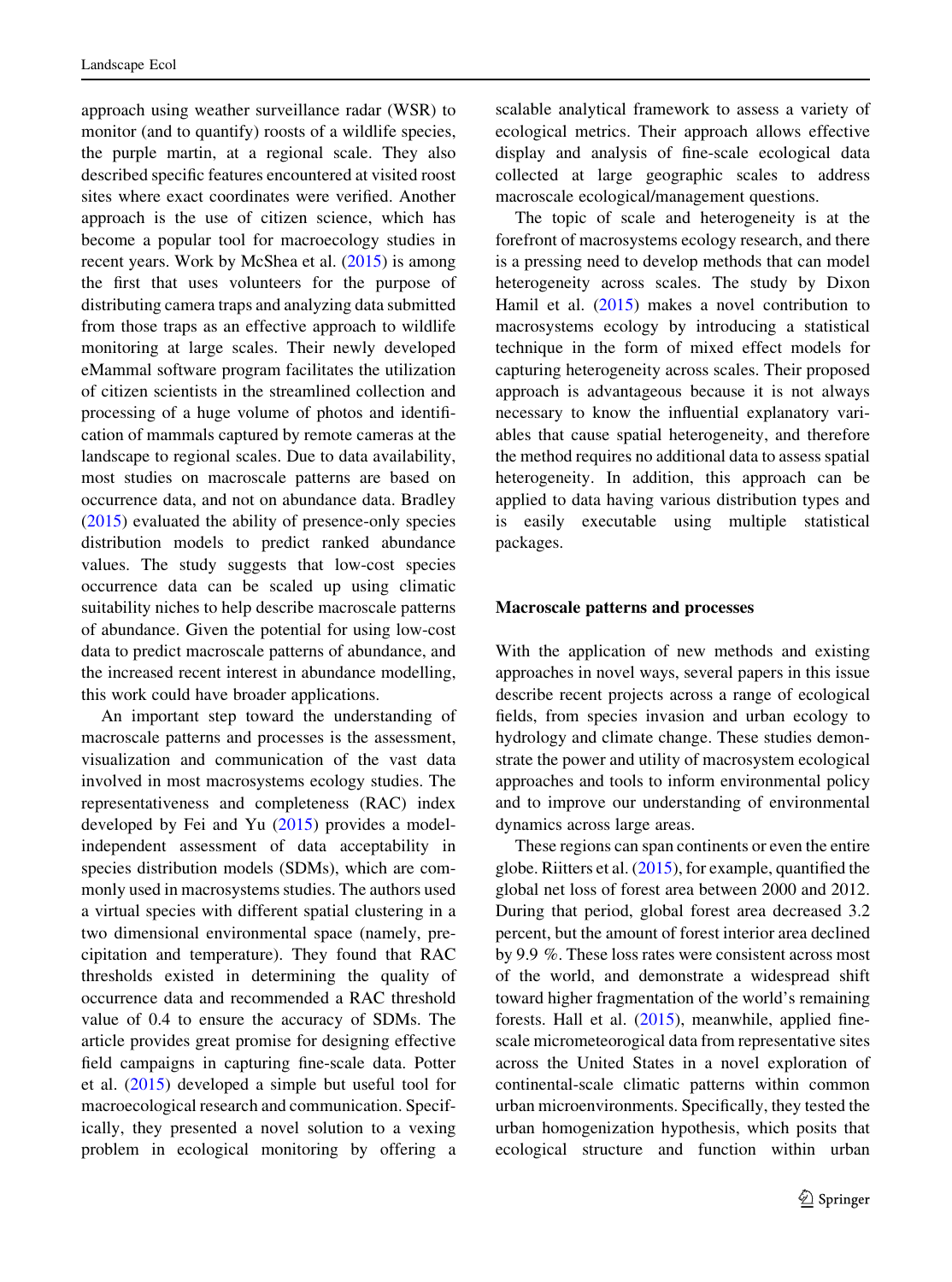An important need for climate change research is

ecosystems should exhibit high similarity compared to the native ecosystems they replaced. Their findings provide evidence that common residential land cover and structural characteristics do, in fact, lead to microclimatic convergence across diverse regions.

The key to understanding many ecological systems lies in illuminating the mechanisms that underlie observed patterns, which may operate at different scales than those at which the patterns are observed (Levin [1992](#page-5-0)). Elucidating the causes of ecological patterns and processes across broad areas, and within the context of spatial scale, requires innovative analytical methods, as noted above. In one such approach, Iannone et al. [\(2015](#page-4-0)) applied a mixedeffects modeling framework using data from 42,626 inventory plots across the eastern United States to assess whether native communities are resistant to biological invasions at macroscales and to determine the degree to which such biotic resistance relationships vary with scale or location. This novel modeling framework accounts for potential sub-regional and cross-scale variability in invader-native associations. The results indicate that native tree biomass and evolutionary diversity, but not species richness, are negatively associated with invader and establishment and thus are indicative of biotic resistance. Meanwhile, Rüegg et al.  $(2015)$  $(2015)$  aimed to identify the spatial scales exhibiting and predicting heterogeneity in physical stream attributes based on data from five stream networks located in biomes spanning tropical forest to arctic tundra. They found that scaling an ecological process such as stream metabolism requires a framework that links habitat templates and ecological processes; such scaling should also consider within- and among-watershed variability to identify which properties of scaling functions may be applicable at the continental scale.

Predicting the extent and ecological impacts of global climate change is a promising area for the application of macrosystems ecology approaches and tools. Wang et al. [\(2015](#page-5-0)), for example, used a landscape modeling approach that incorporated three levels of spatial hierarchy to model climate-changerelated regional-scale shifts in forest composition across the Central Hardwood Forest Region of the United States. The authors suggest that it is essential to evaluate changes at multiple spatial and temporal scales when evaluating climate-associated changes in species composition.

to better understand how the complexity of couplings and fluxes between the biosphere and the atmosphere impact the structure, function, and dynamics of terrestrial ecosystems (Baldocchi [2014;](#page-4-0) International Panel on Climate Change [2014\)](#page-4-0). In this context, Ruddell et al. [\(2015](#page-5-0)) modeled the eco-climate macrostate, and its elasticity to seasonal air temperature and precipitation and to ecosystem phenophase, using time-series observations from seven eddy-covariance towers across the United States. The foundation of their analyses was a Dynamical Process Network approach, which uses information flow to model eco-climate system structure. They found that macrostate varies both by season and by ecosystem, with evergreen forests and grasslands highly elastic to seasonal air temperature and more likely than agricultural or deciduous systems to experience state changes with climate warming. Stark et al. [\(2015](#page-5-0)), meanwhile, propose that eco-climate ''teleconnections,'' in which ecological changes in one area influence climate and associated ecological responses in another, should be considered when predicting the impacts of deforestation, afforestation and die-off associated with climate change, land conversion, and other phenomena. They illustrated potential ecoclimate teleconnections in a simulation that assumed complete tree cover loss in western North America, with results predicting subsequent drying and reduced net primary productivity in other areas of North America and beyond. They also introduce a framework for rapid field-based characterization of vegetation structure and energy balance for use in accurately modeling eco-climate teleconnections. As the climate warms, changes in the carbon balance of arctic tundra will play an important role in the global C balance, so Jiang et al. ([2015\)](#page-5-0) investigated the spatial distribution of soil organic matter and vegetation on the North Slope of Alaska and examined the effects of changes in nitrogen and phosphorus cycles on tundra C budgets under warming conditions. Their simulations showed substantial increases in N and P mineralization with climate warming, with consequent increases in nutrient availability to plants. This is expected to result in the net accumulation of C in tundra ecosystems, as C gains in vegetation would more than offset C losses from the soil.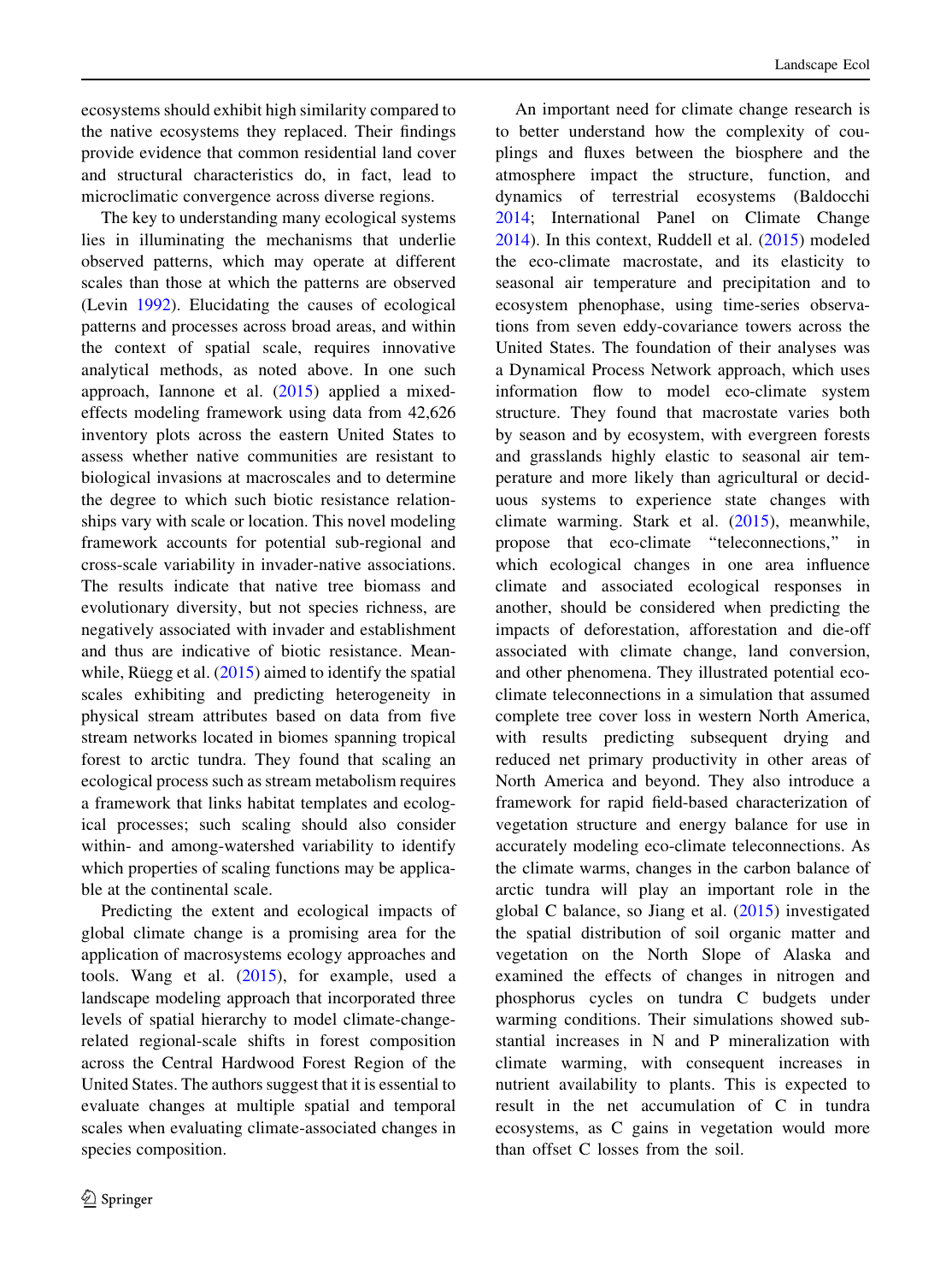# <span id="page-4-0"></span>Challenges and future directions

Macrosystems ecology is still in an early stage of development and is facing many challenges such as paucity of region-wide fine-scale data, innovative modeling and analytical techniques, and novel frameworks that facilitate interdisciplinary solutions. Even with the advancement of technology such as high precision GIS and high spatial and spectral resolution remote sensing and with the implementation of region-wide networks such as the Long-Term Ecological Research Program (LTER) and the National Ecological Observation Network (NEON), there is still much room for development of novel approaches for data collection and analysis. This is especially needed for long-term temporal data at large scales. Therefore, multidisciplinary approaches are needed to incorporate long-term data or their surrogates into macrosystems ecology studies, which includes but not limit to: (1) phylogenetic information for evolutionary history, (2) paleo-data for geological and geographical history, (3) herbarium and museum specimens and long-term survey data for ecological history, and (4) historical demographic and land use and land change data for socioeconomic history.

A critical challenge in macrosystems ecology studies is the scaling issue. More specifically, we cannot simply examine local scale patterns and processes and linearly scale them up to broader scales due to inherent biases associated with spatial heterogeneity, cross-scale interactions, and non-linearity (Brown 1995; Peters et al. [2007](#page-5-0)). Fortunately, scaling has been a topic of interest in ecology for decades (Wiens [1989](#page-5-0)) and significant progress has been made about scaling in both natural and social sciences, particularly in landscape ecology (Wu [2007](#page-5-0)). Macrosystems ecology studies can benefit from borrowing existing methods such as those synthesized by Wu et al. [\(2006](#page-5-0)). With improved understanding of scaling and with recent computational and statistical advancements, we believe macrosystems ecology studies can be greatly advanced with the application of a cross-modeling framework that utilize an iterative exchange between (1) machine learning-based statistical models capable of capturing key within- and cross-scale interactions and tipping points among data challenged by different spatial and temporal resolutions and (2) agent-based computational experiments designed to capture uncertainties, path-dependence, and emergences that are common in complex systems.

Acknowledgments We thank Dr. Jianguo Wu for his assistance in making this special issue possible. Funding was provided through a National Science Foundation MacroSystems Biology grant (#1241932) and through Cost Share Agreement 14-CS-11330110-042 between the USDA Forest Service and North Carolina State University.

#### References

- Baldocchi D (2014) Measuring fluxes of trace gases and energy between ecosystems and the atmosphere: the state and future of the eddy covariance method. Glob Chang Biol 20(12):3600–3609
- Beck J, Ballesteros-Mejia L, Buchmann CM et al (2012) What's on the horizon for macroecology? Ecography 35(8): 673–683
- Blackburn TM, Gaston KJ (2003) Macroecology: concepts and consequences: 43rd symposium of the British Ecological Society. Cambridge University Press, Cambridge
- Bradley B (2015) Predicting abundance with presence-only models. Landscape Ecol. doi:[10.1007/s10980-015-0303-4](http://dx.doi.org/10.1007/s10980-015-0303-4)
- Bridge E, Pletschet S, Fagin T et al (2015) Persistence and habitat associations of Purple Martin roosts quantified via weather surveillance radar. Landscape Ecol. doi[:10.1007/](http://dx.doi.org/10.1007/s10980-015-0279-0) [s10980-015-0279-0](http://dx.doi.org/10.1007/s10980-015-0279-0)
- Brown JH (1995) Macroecology. University of Chicago Press, Chicago
- Brown JH, Maurer BA (1989) Macroecology: the division of food and space among species on continents. Science 243(4895):1145–1150
- Dixon Hamil K-A, Iannone Iii B, Huang W, Fei S, Zhang H (2015) Cross-scale contradictions in ecological relationships. Landscape Ecol. doi:[10.1007/s10980-015-0288-z](http://dx.doi.org/10.1007/s10980-015-0288-z)
- Fei S, Yu F (2015) Quality of presence data determines species distribution model performance: a novel index to evaluate data quality. Landscape Ecol. doi:[10.1007/s10980-015-](http://dx.doi.org/10.1007/s10980-015-0272-7) [0272-7](http://dx.doi.org/10.1007/s10980-015-0272-7)
- Forman RT (1995) Land mosaics: the ecology of landscapes and regions. Cambridge University Press, Cambridge
- Gaston KJ, Blackburn TM (1999) A critique for macroecology. Oikos 84:353–368
- Gholz H, Blood E (2015) MacroSystems Biology: stimulating new perspectives on scaling in ecology. Landscape Ecol. doi[:10.1007/s10980-015-0300-7](http://dx.doi.org/10.1007/s10980-015-0300-7)
- Hall SJ, Learned J, Ruddell B et al (2015) Convergence of microclimate in residential landscapes 1 across diverse cities in the United States. Landscape Ecol. doi[:10.1007/](http://dx.doi.org/10.1007/s10980-015-0297-y) [s10980-015-0297-y](http://dx.doi.org/10.1007/s10980-015-0297-y)
- Heffernan JB, Soranno PA, Angilletta MJ et al (2014) Macrosystems ecology: understanding ecological patterns and processes at continental scales. Front Ecol Environ 12(1):5–14
- Iannone BV, Potter KM, Dixon Hamil K et al (2015) Evidence of biotic resistance to invasions in forests of the Eastern USA. Landscape Ecol. doi[:10.1007/s10980-015-0280-7](http://dx.doi.org/10.1007/s10980-015-0280-7)
- International Panel on Climate Change (2014) Climate change 2013: the physical science basis. Cambridge University Press, Cambridge